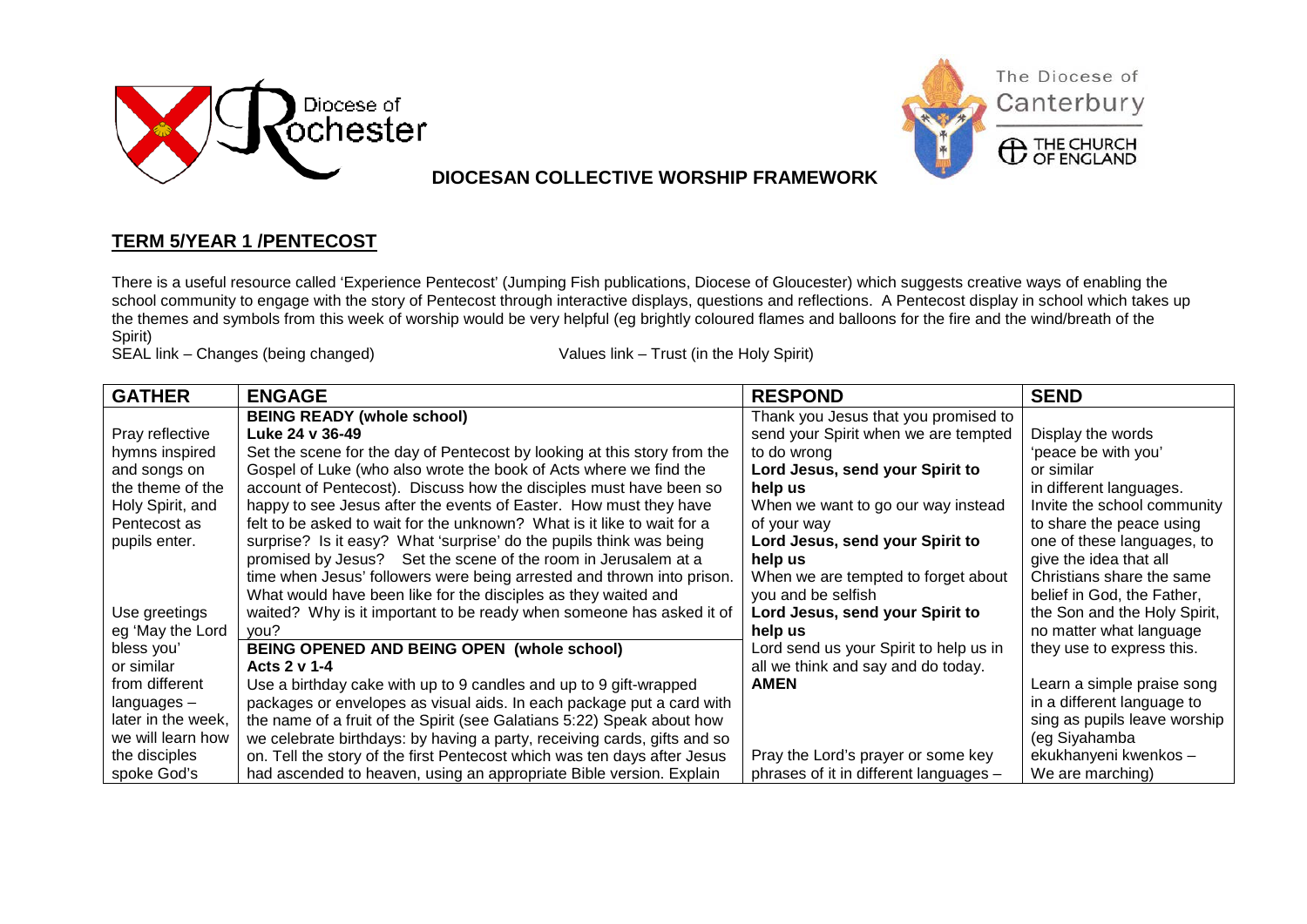



## **DIOCESAN COLLECTIVE WORSHIP FRAMEWORK**

| message to              | how Jesus' friends heard the sound of a powerful wind. Then                                                                 | Christians all over the world will be  |  |
|-------------------------|-----------------------------------------------------------------------------------------------------------------------------|----------------------------------------|--|
| crowds of people        | something like flames appeared on everyone's heads. They were filled                                                        | praying this same prayer at the same   |  |
| from all over the       | with the Holy Spirit. The Holy Spirit gives gifts to help us to be like                                                     | time so this is a way of coming        |  |
| world                   | Jesus and to carry on his work. Invite different people to open the                                                         | together with other Christians         |  |
|                         | packages and read out the name of the gift – love, joy, peace (choose                                                       | worldwide                              |  |
|                         | some out of the 9 in Galatains 5:22). Now we have opened these gifts,                                                       |                                        |  |
|                         | are we open to making them a part of our lives as the disciples did at                                                      |                                        |  |
| Listen to               | the first Pentecost?                                                                                                        |                                        |  |
| Christian               | <b>BEING BOLD (whole school)</b>                                                                                            | Listen to or sing some Taize chants in |  |
| songs sung              | Acts 2 v 4-12                                                                                                               | other languages as a way of praying    |  |
| in different            | Set up a scene in which one staff member speaks in another language                                                         | and reflecting - make sure the         |  |
| languages.              | - either greetings or instructions - and another staff member translates                                                    | translations are shown so that pupils  |  |
| Can the pupils          | this phrase by phrase. Have the pupils seen this being done on TV eg                                                        | know the prayer that is being offered  |  |
| get a sense of          | on the news at a meeting where there are lots of different countries?                                                       |                                        |  |
| what is being           | This needs to happen if you do not understand a language so that you                                                        |                                        |  |
| said (praise, joy,      | know what is going on or what to do. Read the second part of the                                                            |                                        |  |
| prayer) even if         | story of Pentecost. In this case, although all the visitors to Jerusalem                                                    | Pray using your 'fruit of the Spirit'  |  |
| they do                 | were from different parts of the Roman Empire, they all understood the                                                      | prayers                                |  |
| recognise<br>the words? | disciples who spoke only Aramaic. This caused wonder and<br>amazement – everyone could understand the message of God's love |                                        |  |
|                         | and power. Think about the greetings and prayers you have been                                                              |                                        |  |
|                         | using which have been in different languages (see gathering and                                                             |                                        |  |
|                         | sending suggestions) – the words may be different but the message is                                                        |                                        |  |
|                         | the same eg 'peace be with you', 'the Lord bless you' etc                                                                   |                                        |  |
|                         | <b>BEING ACTIVE (class or key stage worship)</b>                                                                            |                                        |  |
|                         | Galatians 5 v 22                                                                                                            |                                        |  |
|                         | Write each of the fruits of the Spirit on the back of a cut out of 9                                                        |                                        |  |
|                         | different fruits. Talk about the how fruit grows from a tiny seed but only                                                  |                                        |  |
|                         | if it is properly fed and nurtured. Look at the fruit of the Spirit and think                                               |                                        |  |
|                         | about how pupils should try and feed and nurture these 'fruits' in their                                                    |                                        |  |
|                         | lives so that they get bigger and better and of benefit to other people if                                                  |                                        |  |
|                         | shared. Share some real fruit and think quietly about sharing the fruit                                                     |                                        |  |